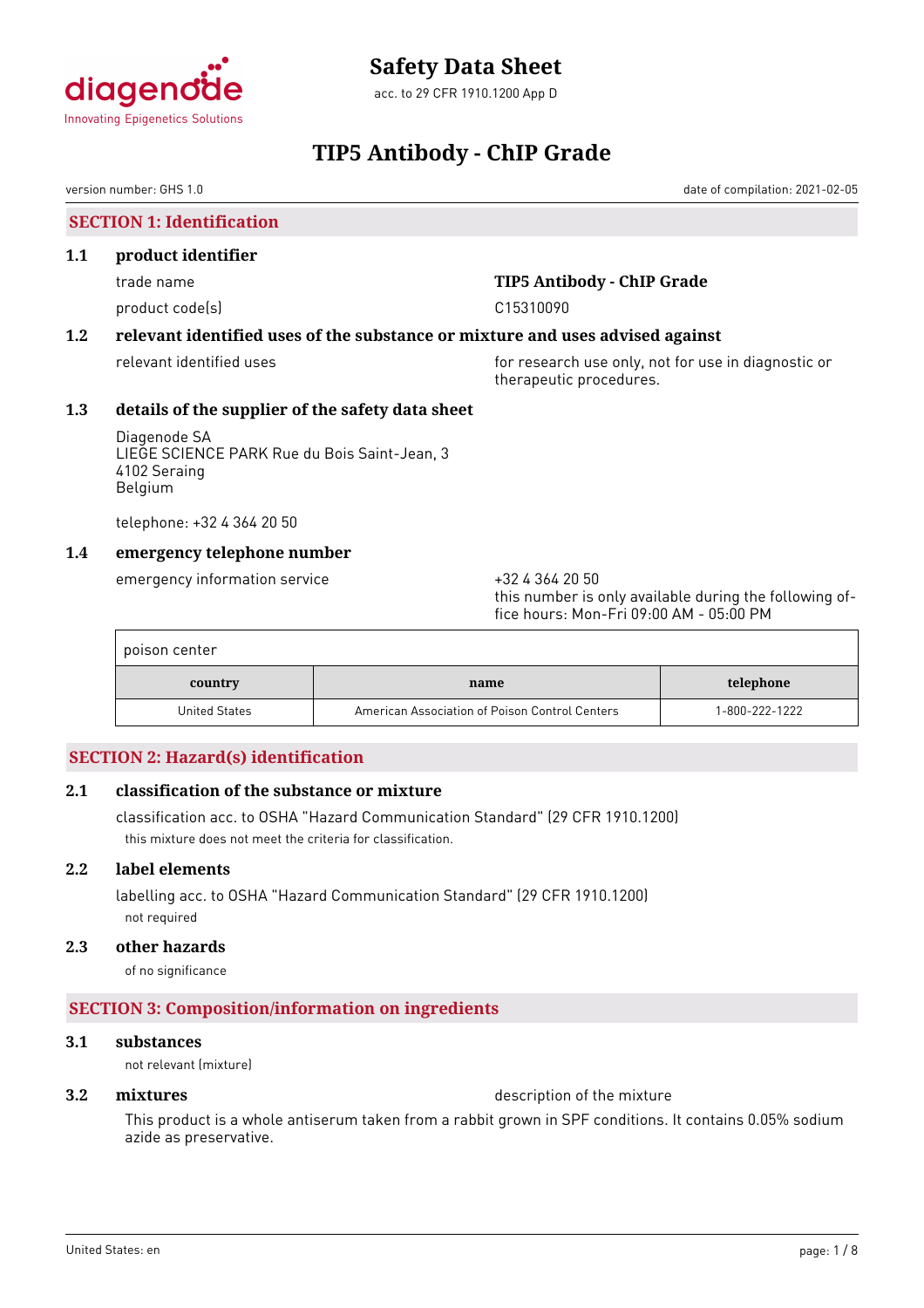

# **TIP5 Antibody - ChIP Grade**

version number: GHS 1.0 date of compilation: 2021-02-05

### **SECTION 4: First-aid measures**

#### **4.1 description of first-aid measures**

#### general notes

do not leave affected person unattended. remove victim out of the danger area. keep affected person warm, still and covered. take off immediately all contaminated clothing. in all cases of doubt, or when symptoms persist, seek medical advice. in case of unconsciousness place person in the recovery position. Never give anything by mouth.

#### following inhalation

if breathing is irregular or stopped, immediately seek medical assistance and start first aid actions. provide fresh air.

#### following skin contact

wash with plenty of soap and water.

#### following eye contact

remove contact lenses, if present and easy to do. Continue rinsing. irrigate copiously with clean, fresh water for at least 10 minutes, holding the eyelids apart.

#### following ingestion

rinse mouth with water (only if the person is conscious). do NOT induce vomiting.

### **4.2 most important symptoms and effects, both acute and delayed**

symptoms and effects are not known to date.

#### **4.3 indication of any immediate medical attention and special treatment needed**

none

### **SECTION 5: Fire-fighting measures**

#### **5.1 extinguishing media**

suitable extinguishing media water spray, BC-powder, carbon dioxide (CO2)

unsuitable extinguishing media water jet

#### **5.2 special hazards arising from the substance or mixture**

hazardous combustion products

nitrogen oxides (NOx)

#### **5.3 advice for firefighters**

in case of fire and/or explosion do not breathe fumes. coordinate firefighting measures to the fire surroundings. do not allow firefighting water to enter drains or water courses. collect contaminated firefighting water separately. fight fire with normal precautions from a reasonable distance.

### **SECTION 6: Accidental release measures**

#### **6.1 personal precautions, protective equipment and emergency procedures**

for non-emergency personnel

remove persons to safety.

for emergency responders

wear breathing apparatus if exposed to vapors/dust/aerosols/gases.

### **6.2 environmental precautions**

keep away from drains, surface and ground water. retain contaminated washing water and dispose of it.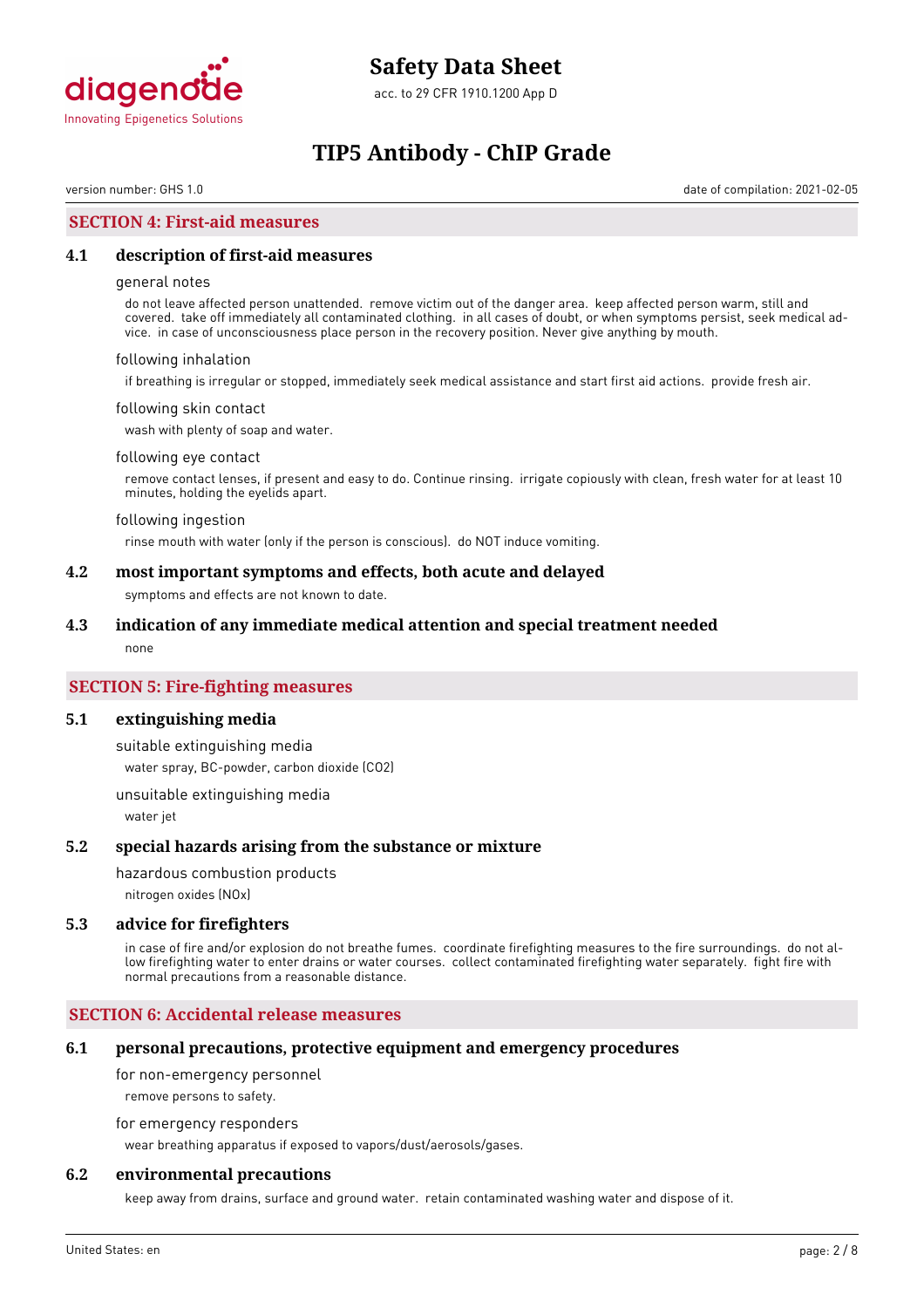

# **Safety Data Sheet**

acc. to 29 CFR 1910.1200 App D

# **TIP5 Antibody - ChIP Grade**

version number: GHS 1.0 date of compilation: 2021-02-05

# **6.3 methods and material for containment and cleaning up**

advice on how to contain a spill

covering of drains

advice on how to clean up a spill

wipe up with absorbent material (e.g. cloth, fleece). collect spillage: sawdust, kieselgur (diatomite), sand, universal binder

appropriate containment techniques use of adsorbent materials.

other information relating to spills and releases

place in appropriate containers for disposal. ventilate affected area.

### **6.4 reference to other sections**

hazardous combustion products: see section 5. personal protective equipment: see section 8. incompatible materials: see section 10. disposal considerations: see section 13.

# **SECTION 7: Handling and storage**

### **7.1 precautions for safe handling**

recommendations

- measures to prevent fire as well as aerosol and dust generation use local and general ventilation. use only in well-ventilated areas.

advice on general occupational hygiene

wash hands after use. do not eat, drink and smoke in work areas. remove contaminated clothing and protective equipment before entering eating areas. never keep food or drink in the vicinity of chemicals. never place chemicals in containers that are normally used for food or drink. keep away from food, drink and animal feedingstuffs.

#### **7.2 conditions for safe storage, including any incompatibilities**

control of the effects

protect against external exposure, such as

frost

#### **7.3 specific end use(s)**

see section 16 for a general overview.

# **SECTION 8: Exposure controls/personal protection**

#### **8.1 control parameters**

this information is not available.

### **8.2 exposure controls**

appropriate engineering controls

general ventilation.

individual protection measures (personal protective equipment)

eye/face protection

wear eye/face protection.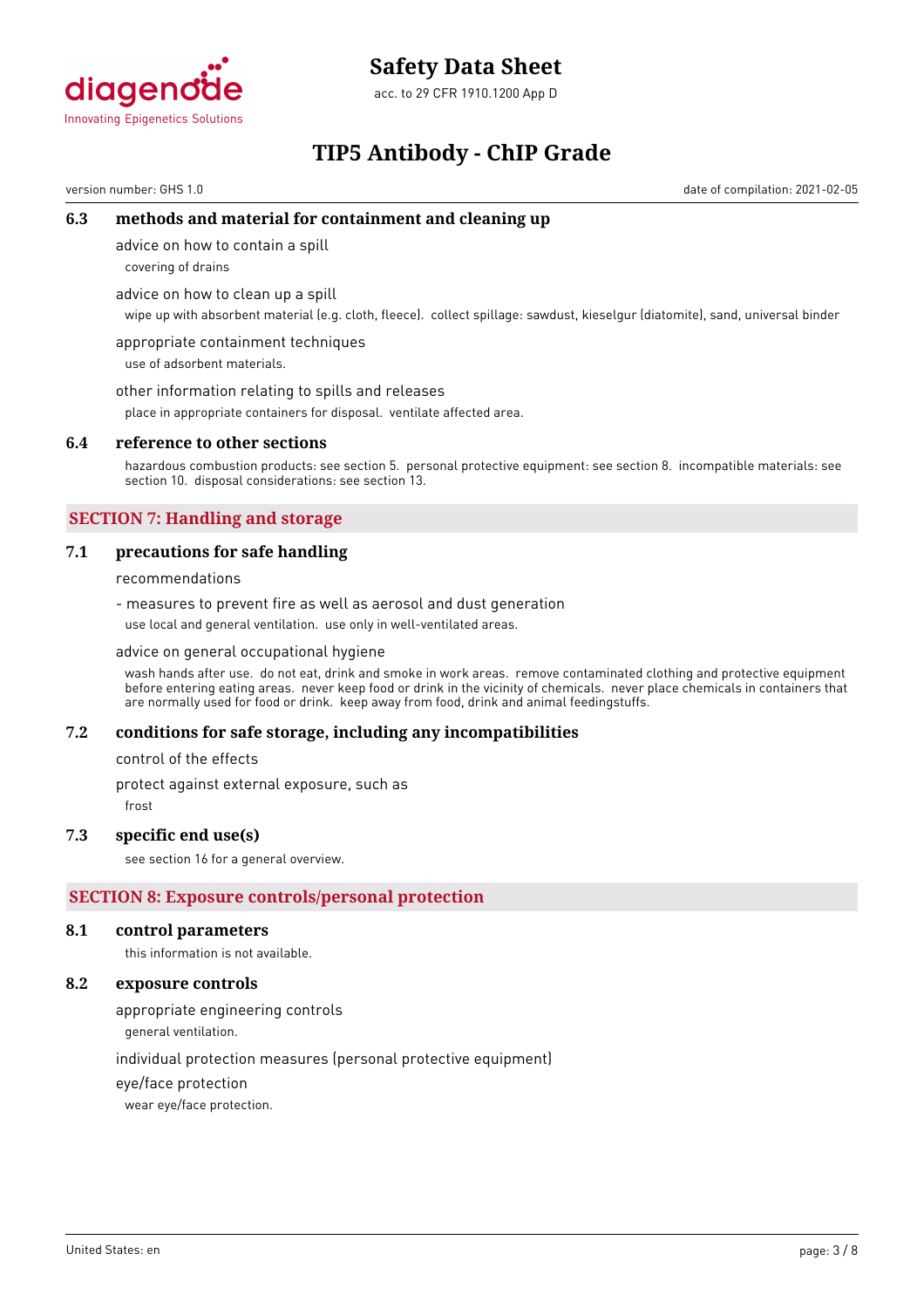

acc. to 29 CFR 1910.1200 App D

# **TIP5 Antibody - ChIP Grade**

version number: GHS 1.0 date of compilation: 2021-02-05

#### skin protection

- hand protection

wear suitable gloves. chemical protection gloves are suitable, which are tested according to EN 374. check leak-tightness/ impermeability prior to use. in the case of wanting to use the gloves again, clean them before taking off and air them well. for special purposes, it is recommended to check the resistance to chemicals of the protective gloves mentioned above together with the supplier of these gloves.

#### - other protection measures

take recovery periods for skin regeneration. preventive skin protection (barrier creams/ointments) is recommended. wash hands thoroughly after handling.

#### respiratory protection

in case of inadequate ventilation wear respiratory protection.

#### environmental exposure controls

use appropriate container to avoid environmental contamination. keep away from drains, surface and ground water.

# **SECTION 9: Physical and chemical properties**

### **9.1 information on basic physical and chemical properties**

#### **appearance**

| physical state | liquid        |
|----------------|---------------|
| color          | yellow-orange |
| odor           | odorless      |

#### **other safety parameters**

| pH (value)                              | not determined                                |
|-----------------------------------------|-----------------------------------------------|
| melting point/freezing point            | not determined                                |
| initial boiling point and boiling range | not determined                                |
| flash point                             | not determined                                |
| evaporation rate                        | not determined                                |
| flammability (solid, gas)               | not relevant, (fluid)                         |
| vapor pressure                          | not determined                                |
| density                                 | not determined                                |
| vapor density                           | this information is not available             |
| relative density                        | information on this property is not available |
| solubility(ies)                         | not determined                                |
| partition coefficient                   |                                               |
| - n-octanol/water (log KOW)             | this information is not available             |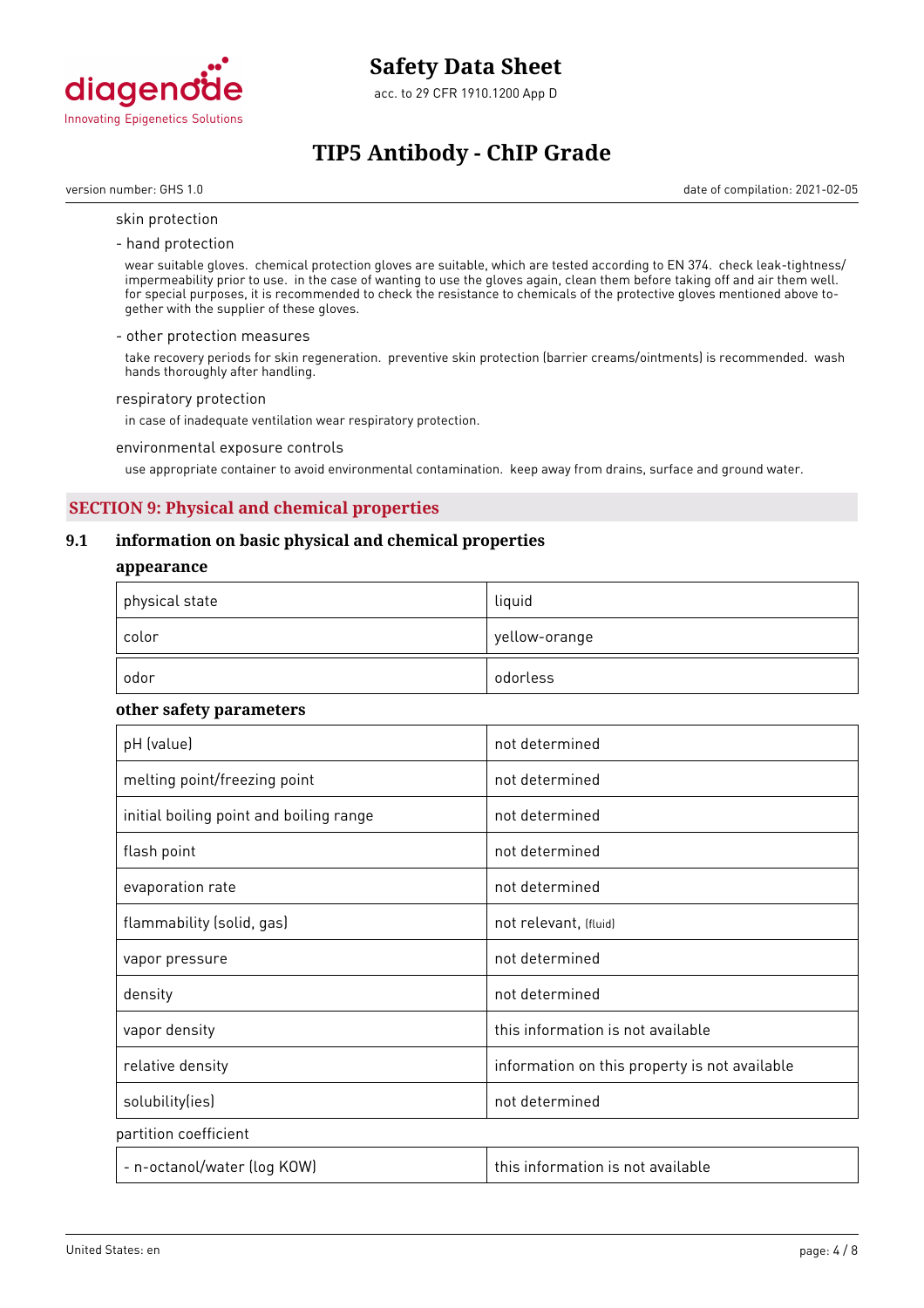

acc. to 29 CFR 1910.1200 App D

# **TIP5 Antibody - ChIP Grade**

version number: GHS 1.0 date of compilation: 2021-02-05

| oxidizing properties      | none           |
|---------------------------|----------------|
|                           |                |
| explosive properties      | none           |
| viscosity                 | not determined |
| auto-ignition temperature | not determined |

# **SECTION 10: Stability and reactivity**

#### **10.1 reactivity**

concerning incompatibility: see below "Conditions to avoid" and "Incompatible materials".

#### **10.2 chemical stability**

the material is stable under normal ambient and anticipated storage and handling conditions of temperature and pressure.

#### **10.3 possibility of hazardous reactions**

no known hazardous reactions.

#### **10.4 conditions to avoid**

there are no specific conditions known which have to be avoided.

#### **10.5 incompatible materials**

there is no additional information.

#### **10.6 hazardous decomposition products**

reasonably anticipated hazardous decomposition products produced as a result of use, storage, spill and heating are not known. hazardous combustion products: see section 5.

# **SECTION 11: Toxicological information**

#### **11.1 information on toxicological effects**

test data are not available for the complete mixture.

#### classification procedure

the method for classification of the mixture is based on ingredients of the mixture (additivity formula).

#### **classification acc. to OSHA "Hazard Communication Standard" (29 CFR 1910.1200)**

this mixture does not meet the criteria for classification.

#### acute toxicity

shall not be classified as acutely toxic.

#### skin corrosion/irritation

shall not be classified as corrosive/irritant to skin.

#### serious eye damage/eye irritation

shall not be classified as seriously damaging to the eye or eye irritant.

#### respiratory or skin sensitization

shall not be classified as a respiratory or skin sensitizer.

#### germ cell mutagenicity

shall not be classified as germ cell mutagenic.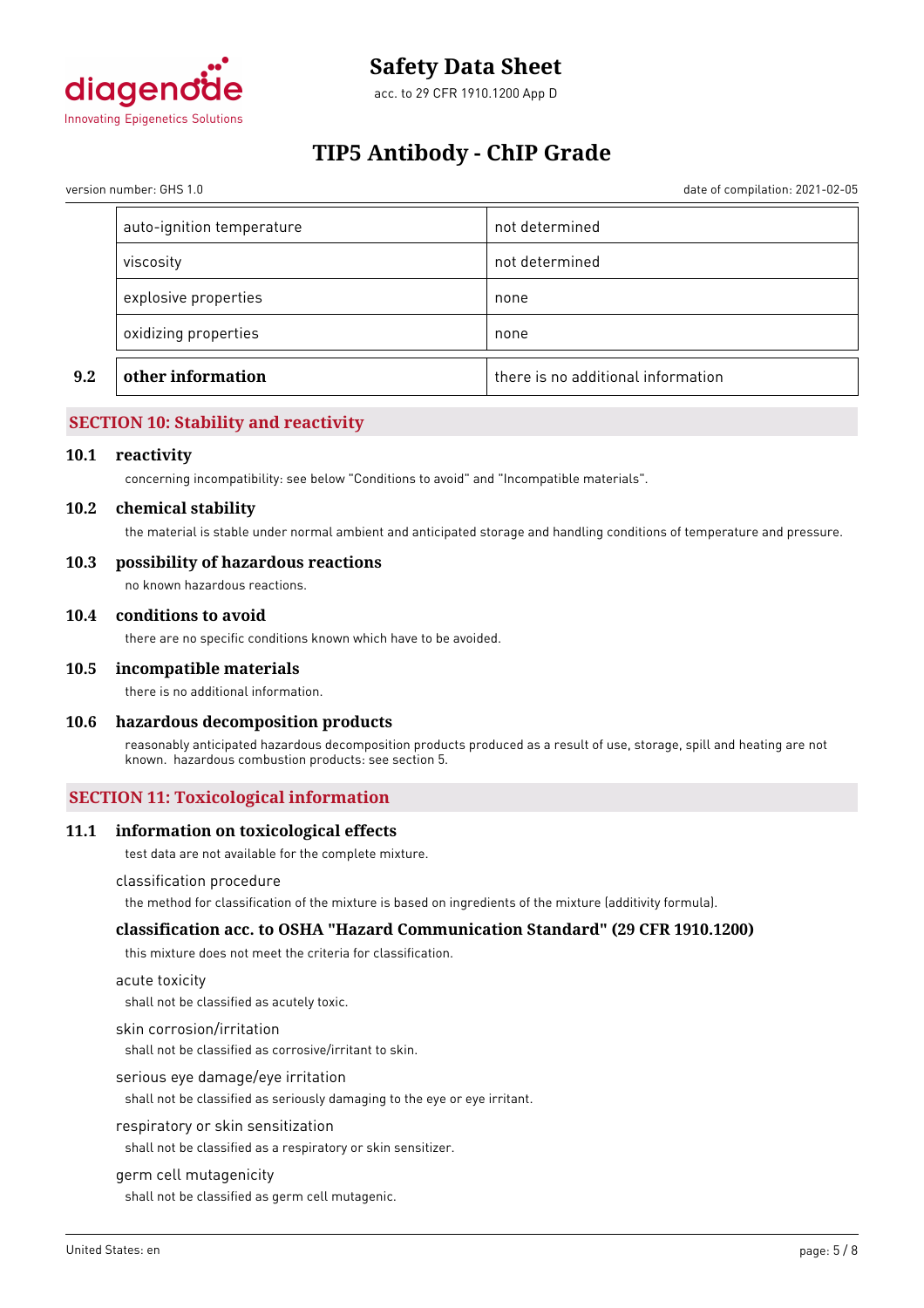

acc. to 29 CFR 1910.1200 App D

# **TIP5 Antibody - ChIP Grade**

version number: GHS 1.0 date of compilation: 2021-02-05

#### carcinogenicity

shall not be classified as carcinogenic.

#### reproductive toxicity

shall not be classified as a reproductive toxicant.

#### specific target organ toxicity - single exposure

shall not be classified as a specific target organ toxicant (single exposure).

#### specific target organ toxicity - repeated exposure

shall not be classified as a specific target organ toxicant (repeated exposure).

#### aspiration hazard

shall not be classified as presenting an aspiration hazard.

# **SECTION 12: Ecological information**

# **12.1 toxicity**

shall not be classified as hazardous to the aquatic environment.

#### **12.2 persistence and degradability**

data are not available.

#### **12.3 bioaccumulative potential**

data are not available.

#### **12.4 mobility in soil**

data are not available.

**12.5 results of PBT and vPvB assessment**

data are not available.

### **12.6 endocrine disrupting properties**

information on this property is not available.

### **12.7 other adverse effects**

data are not available.

#### **SECTION 13: Disposal considerations**

#### **13.1 waste treatment methods**

sewage disposal-relevant information

do not empty into drains. avoid release to the environment. Refer to special instructions/safety data sheets. before discharge of the waste water into a municipal waste water treatment facility the product normally needs to be neutralized.

waste treatment of containers/packages

completely emptied packages can be recycled. handle contaminated packages in the same way as the substance itself.

#### **remarks**

please consider the relevant national or regional provisions. waste shall be separated into the categories that can be handled separately by the local or national waste management facilities.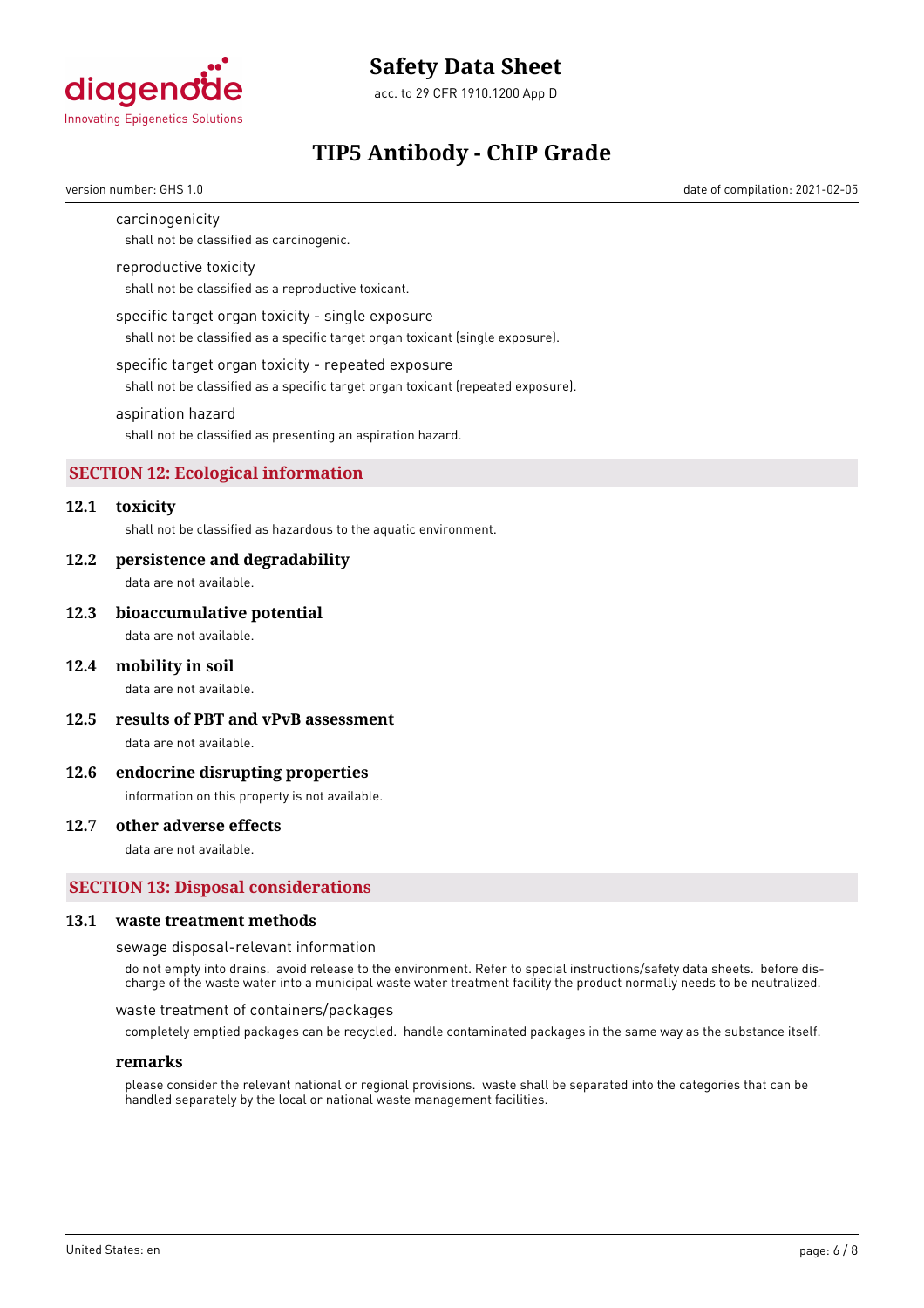

# **Safety Data Sheet**

acc. to 29 CFR 1910.1200 App D

# **TIP5 Antibody - ChIP Grade**

version number: GHS 1.0 date of compilation: 2021-02-05

**SECTION 14: Transport information**

- 
- **14.2 UN proper shipping name** not assigned
- **14.3 transport hazard class(es)** not assigned
- **14.4 packing group** not assigned
- 

**14.1 UN number 14.1 UN** number

**14.5 environmental hazards non-environmentally hazardous acc. to the danger**ous goods regulations

**14.6 special precautions for user** there is no additional information.

# **14.7 transport in bulk according to Annex II of MARPOL and the IBC Code**

the cargo is not intended to be carried in bulk.

# **Information for each of the UN Model Regulations**

**transport of dangerous goods by road or rail (49 CFR US DOT) - additional information** not subject to transport regulations.

**International Maritime Dangerous Goods Code (IMDG) - additional information** not subject to IMDG.

# **International Civil Aviation Organization (ICAO-IATA/DGR) - additional information** not subject to ICAO-IATA.

# **SECTION 15: Regulatory information**

# **15.1 safety, health and environmental regulations specific for the product in question**

# **industry or sector specific available guidance(s)**

# **NPCA-HMIS® III**

Hazardous Materials Identification System. American Coatings Association.

| category            | rating | description                                                                                                                                                   |
|---------------------|--------|---------------------------------------------------------------------------------------------------------------------------------------------------------------|
| Chronic             |        | none                                                                                                                                                          |
| Health              |        | no significant risk to health                                                                                                                                 |
| Flammability        |        | material that will not burn under typical fire conditions                                                                                                     |
| Physical hazard     |        | material that is normally stable, even under fire conditions, and will not react with water,<br>polymerize, decompose, condense, or self-react. Non-explosive |
| Personal protection |        |                                                                                                                                                               |

# **NFPA® 704**

National Fire Protection Association: Standard System for the Identification of the Hazards of Materials for Emergency Response (United States).